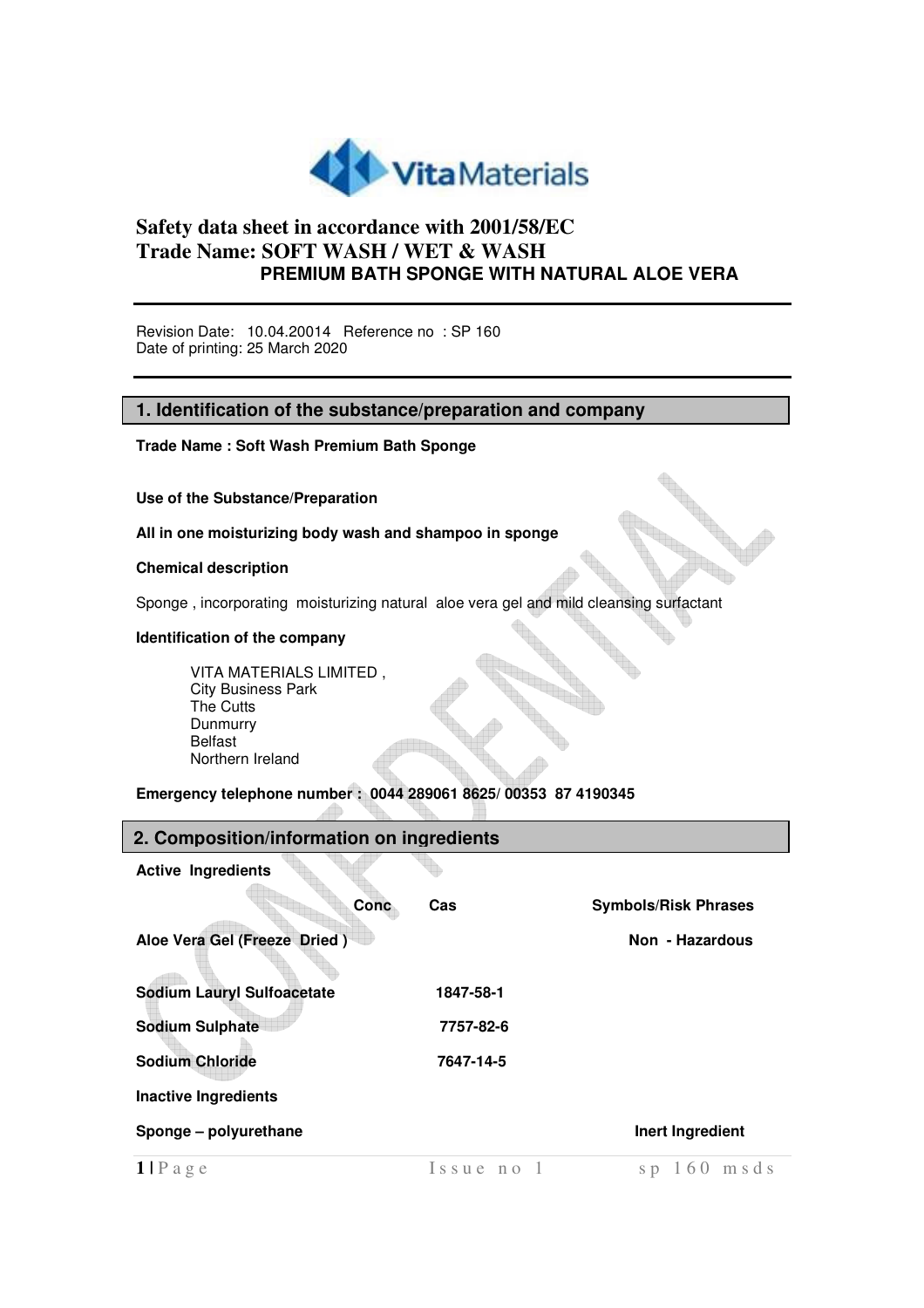

Revision Date: 10.04.20014 Reference no : SP 160 Date of printing: 25 March 2020

## **3. Hazards identification**

**Main Hazards Non Hazadous** 

| 4. First aid measures |                           |                                                                        |
|-----------------------|---------------------------|------------------------------------------------------------------------|
| <b>Skin contact</b>   | non hazardous             |                                                                        |
| Eye contact           | wash with plenty of water | Using mild ingredients, but avoid contact with the eyes. If irritated, |
| <b>Inhalation</b>     | not applicable            |                                                                        |
| Ingestion             | not applicable            |                                                                        |

## **5. Fire-fighting measures**

**Extinguishing media** Carbon dioxide (CO²).. Use fire extinguishing media appropriate to polyurethane foam and surrounding materials .

**Fire hazards** not applicable – small unit . For large quantities , treat as per polyurethane foam

**Protective Equipment** not necessary

### **6. Accidental release measures**

**Personal precautions** Not applicable

**Dispose used product for recycling Active ingredients biodegradable** 

**Clean up methods** Not applicable

**Environmental**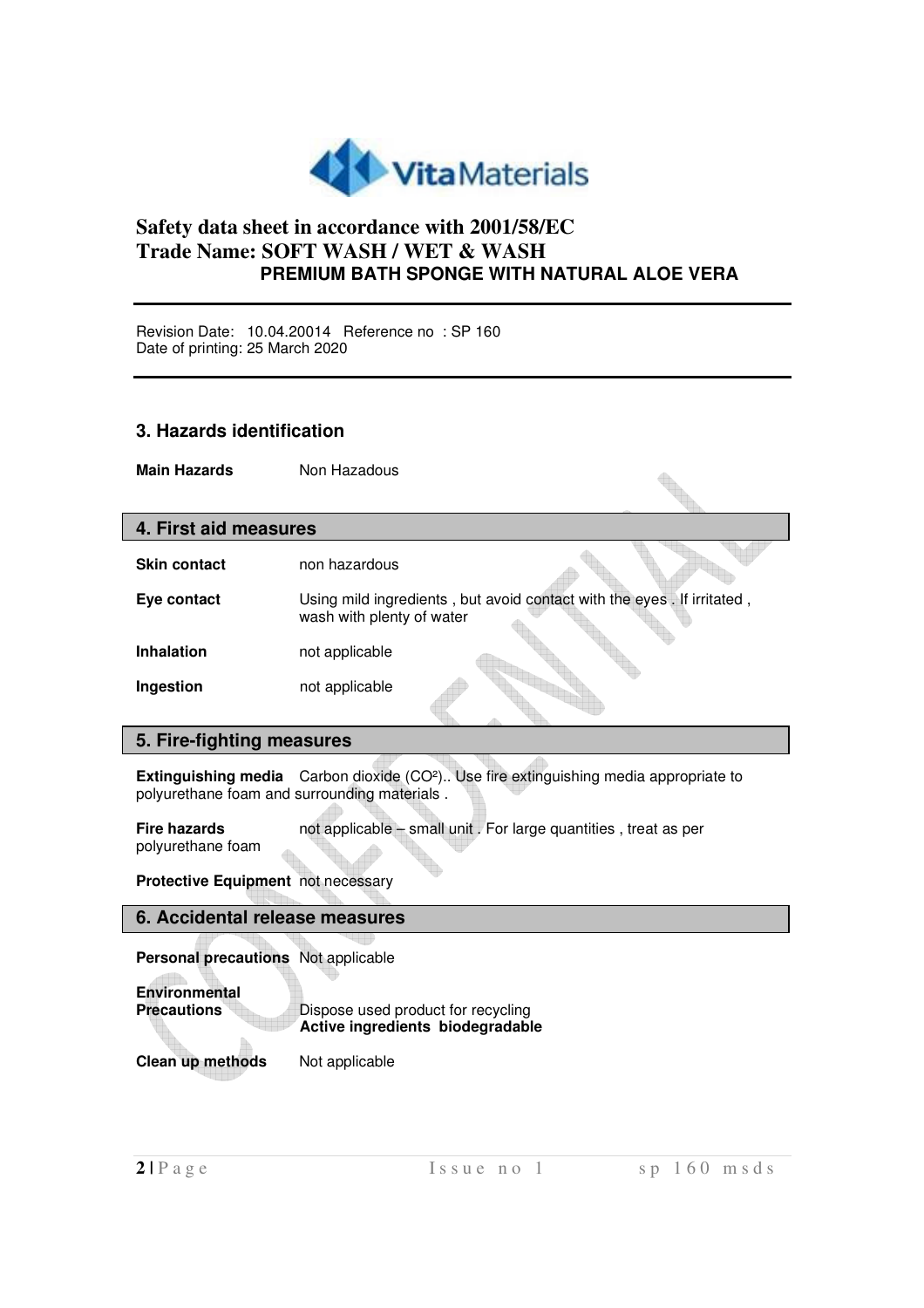

Revision Date: 10.04.20014 Reference no : SP 160 Date of printing: 25 March 2020

## **7. Handling and storage**

| <b>Handling</b> | Not applicable. Keep away from flammable goods.<br>Observe good personal hygiene practices when using.                                             |
|-----------------|----------------------------------------------------------------------------------------------------------------------------------------------------|
| <b>Storage</b>  | Keep in a cool, dry, well ventilated area. Keep sponge tightly closed in<br>wrap supplied . Store in correctly labeled wrap . Keep out of reach of |
|                 | children.                                                                                                                                          |

 $\triangle$ 

ta.

## **8. Exposure controls/personal protection**

| <b>Exposure Limits</b>        | not applicable |  |
|-------------------------------|----------------|--|
|                               |                |  |
| <b>Engineering measures</b>   | not applicable |  |
| <b>Respiratory protection</b> | not required   |  |
| <b>Hand protection</b>        | not required   |  |
| Eye protection                | not required   |  |
| <b>Protective equipment</b>   | not required   |  |
|                               |                |  |

#### **9. Physical and chemical properties**

**Colour Pastel Yellow .**<br> **Colour Pastel Yellow .**<br> **Colourless Water Solubility**<br>Ph Ph<br>
Vapour pressure extending the Neutral<br>
not app .

**Description Sponge – polyurethane**<br> **Colour** Pastel Yellow **Odourless**<br>Absorb in water not applicable- sponge wash

# **10. Stability and reactivity**

**Stability Stable under normal conditions. No Concerns**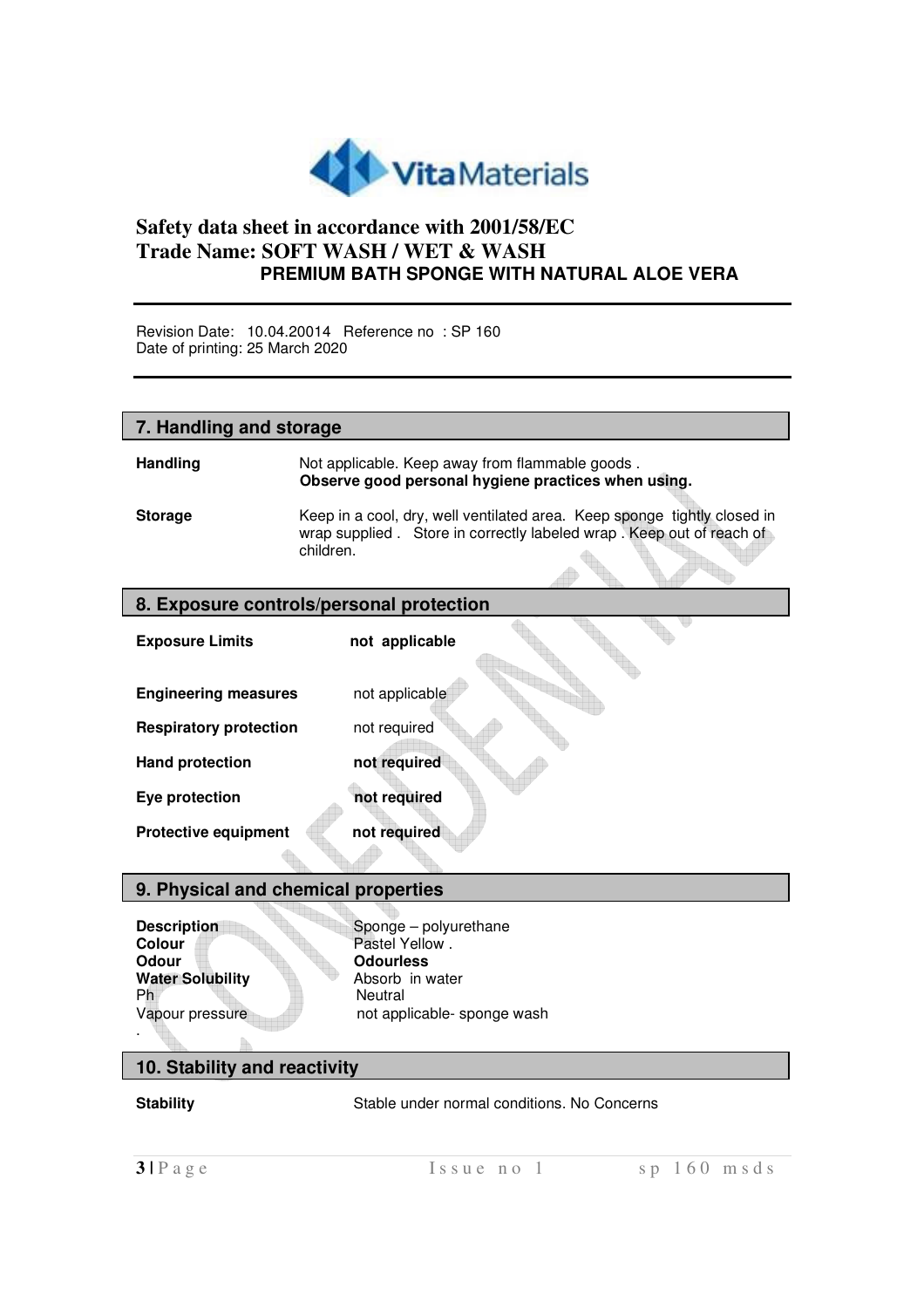

Revision Date: 10.04.20014 Reference no : SP 160 Date of printing: 25 March 2020

| 11. Toxicological information                               |                                                                   |
|-------------------------------------------------------------|-------------------------------------------------------------------|
|                                                             |                                                                   |
| <b>Toxicological Information</b>                            | No specific health warnings                                       |
| <b>Acute Toxicity</b>                                       | May cause sensitisation by skin contact.                          |
|                                                             |                                                                   |
| 12. Ecological information                                  |                                                                   |
| <b>Ecotoxicity</b><br>No data available on finished product |                                                                   |
| <b>Environmental Fate</b>                                   | Ingredients - active - are biodegradeable. Foam is to be recycled |
|                                                             |                                                                   |
| 13. Disposal considerations                                 |                                                                   |
| <b>General information</b>                                  | Dispose of in compliance with all local and national regulations. |
| 14. Transport information                                   |                                                                   |
| <b>ADR</b>                                                  | not restricted                                                    |
| <b>ADNR</b>                                                 | not restricted                                                    |
| <b>RID</b>                                                  | not restricted                                                    |
| <b>IATA</b>                                                 | not restricted                                                    |
| <b>IMDG</b>                                                 | not restricted                                                    |